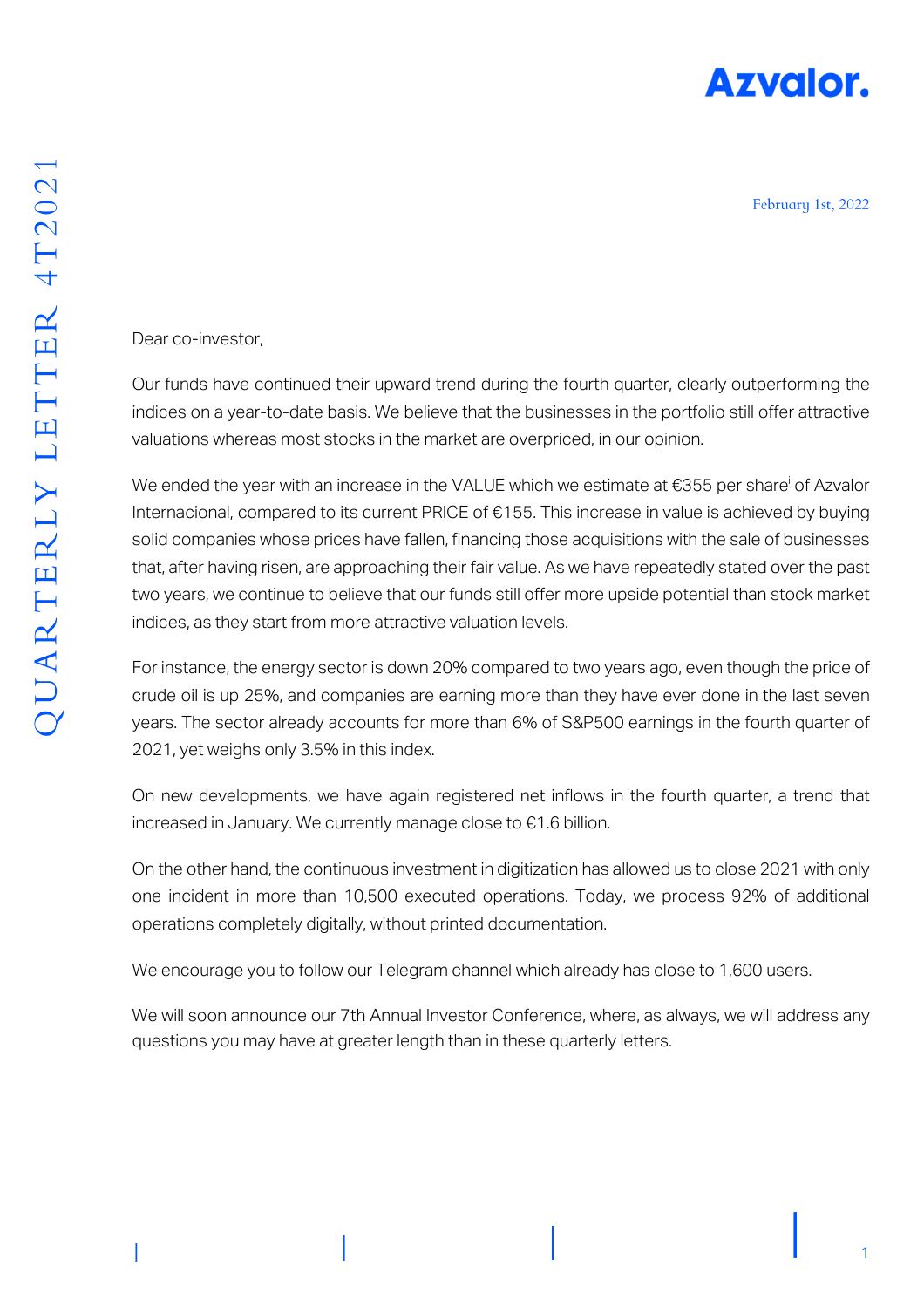

## Iberian portfolio

There were no new additions to the Iberian portfolio in the fourth quarter.

As of the date of publication of this letter, the target value of our Iberian portfolio stands at €209 per share vs. its current price of around €100 per share.

The portfolio remains concentrated in companies we know well and of which we have spoken at length in previous letters; specifically, the top five positions (Tubacex, Galp, Elecnor, Técnicas Reunidas and Prosegur Cash) account for nearly 40% of the fund.

## **International portfolio**

Regarding sales, we have acted on upturns to sell our remaining position in uranium (Cameco, Yellow Cake, SPUT) and fertilizers (Mosaic, OCI, SQM, CF Industries). We have also sold our positions in SOL, Africa Energy, Cineplex and Lookers following the strong accumulated gains and subsequent lower run up to our target price. The proceeds from these sales are being invested in two new businesses trading at attractive prices; we will talk about them when we finish building the position. This dynamic of exiting stocks that have soared to enter other attractive businesses, whose stocks have slumped, (what we call "portfolio turnover") is what allows the fund, despite having risen, to maintain the same upside potential of more than 120% for the time being.

The target value of the fund at year-end stands at €355 per share, vs. its current price of around €155 per share.

## **Azvalor Blue Chips**

The value per share stands at €301, vs. its current price of €140 (over 110% upside potential here as well). The fund's portfolio is very similar to that of Azvalor Internacional. The difference is that it is comprised of larger stocks (€20 billion in average weighted market cap), it has fewer companies (41 vs. 70) and it is slightly more concentrated (the top 15 stocks account for 63% vs. 59% for Azvalor Internacional).